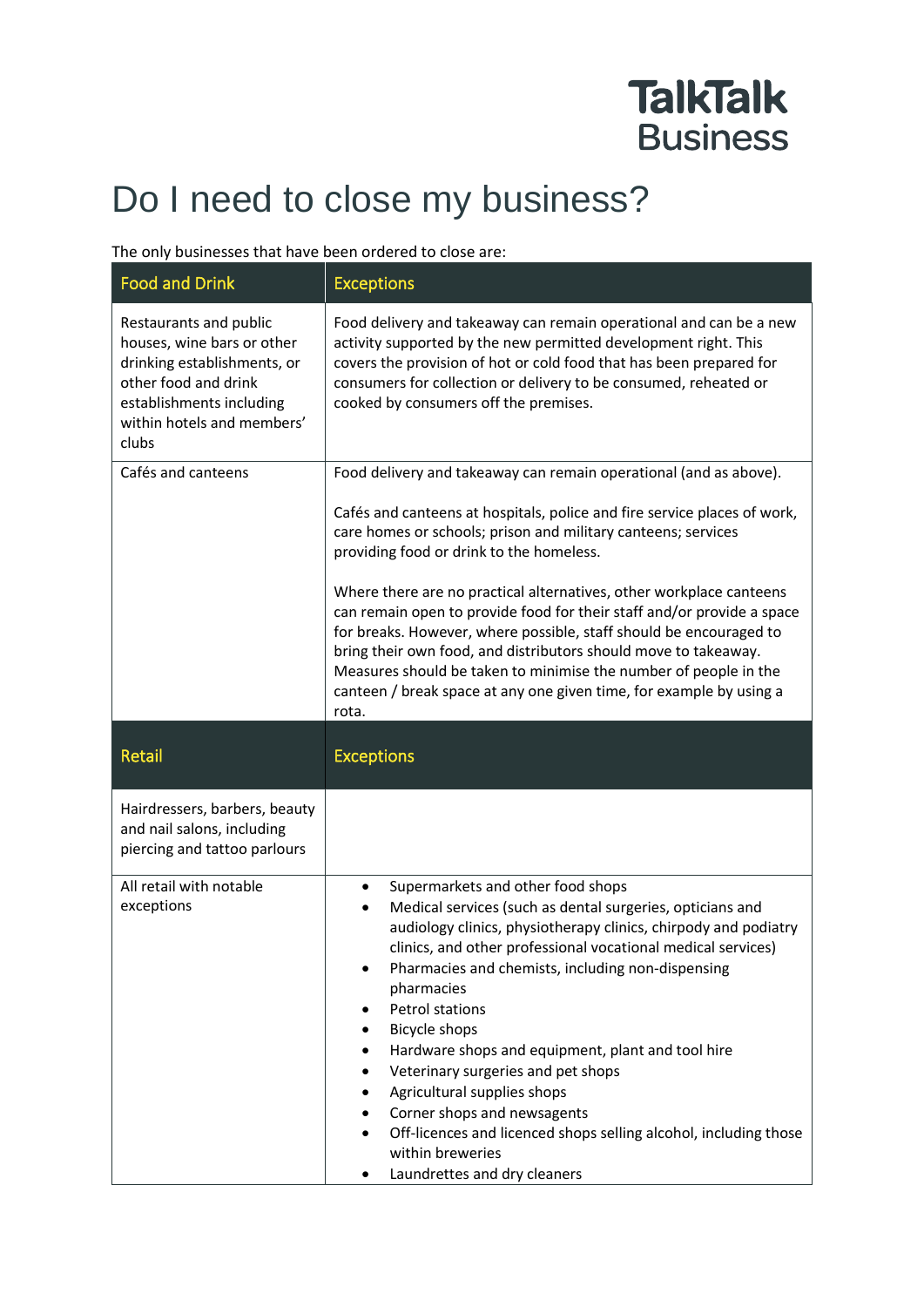| Outdoor and indoor markets                                                                        | Post Offices<br>$\bullet$<br>Vehicle rental services<br>Car garages and MOT services<br>٠<br>Car parks<br>٠<br>High street banks, building societies, short-term loan<br>providers, credit unions and cash points<br>Storage and distribution facilities, including delivery drop off<br>$\bullet$<br>points where they are on the premises of any of the above<br>businesses<br><b>Public toilets</b><br>Shopping centres may stay open but only units of the types listed<br>above may trade<br>Market stalls which offer essential retail, such as grocery and food.                                                                                                                                                                                                                                                                                                                 |
|---------------------------------------------------------------------------------------------------|-----------------------------------------------------------------------------------------------------------------------------------------------------------------------------------------------------------------------------------------------------------------------------------------------------------------------------------------------------------------------------------------------------------------------------------------------------------------------------------------------------------------------------------------------------------------------------------------------------------------------------------------------------------------------------------------------------------------------------------------------------------------------------------------------------------------------------------------------------------------------------------------|
| <b>Auction houses</b>                                                                             |                                                                                                                                                                                                                                                                                                                                                                                                                                                                                                                                                                                                                                                                                                                                                                                                                                                                                         |
| <b>Hotels</b>                                                                                     | <b>Exceptions</b>                                                                                                                                                                                                                                                                                                                                                                                                                                                                                                                                                                                                                                                                                                                                                                                                                                                                       |
| Hotels, hostels, B&Bs, holiday<br>rentals, campsites and<br>boarding houses for<br>commercial use | Where people live in these as interim abodes whilst their primary<br>residence is unavailable, or they live in them in permanently they may<br>continue to do so.<br>Key workers and non-UK residents who are unable to travel to their<br>country of residence during this period can continue to stay in hotels<br>or similar where required.<br>People who are unable to move into a new home due to the current<br>restrictions can also stay at hotels.<br>Where hotels, hostels, and B&Bs are providing rooms to support<br>homeless and other vulnerable people such as those who cannot<br>safely stay in their home, through arrangements with local authorities<br>and other public bodies, they may remain open.<br>Those attending a funeral will be able to use hotels when returning<br>home would be impractical.<br>Hotels are allowed to host blood donation sessions. |
| Caravan parks/sites for<br>commercial uses                                                        | Where people live permanently in caravan parks or are staying in<br>caravan parks as interim abodes where their primary residence is not<br>available, they may continue to do so.                                                                                                                                                                                                                                                                                                                                                                                                                                                                                                                                                                                                                                                                                                      |
| Non-residential<br>institutions                                                                   | <b>Exceptions</b>                                                                                                                                                                                                                                                                                                                                                                                                                                                                                                                                                                                                                                                                                                                                                                                                                                                                       |
| Libraries                                                                                         | Digital library services and those where orders are taken electronically,<br>by telephone or by post (for example no-contact Home Library<br>Services) may continue.                                                                                                                                                                                                                                                                                                                                                                                                                                                                                                                                                                                                                                                                                                                    |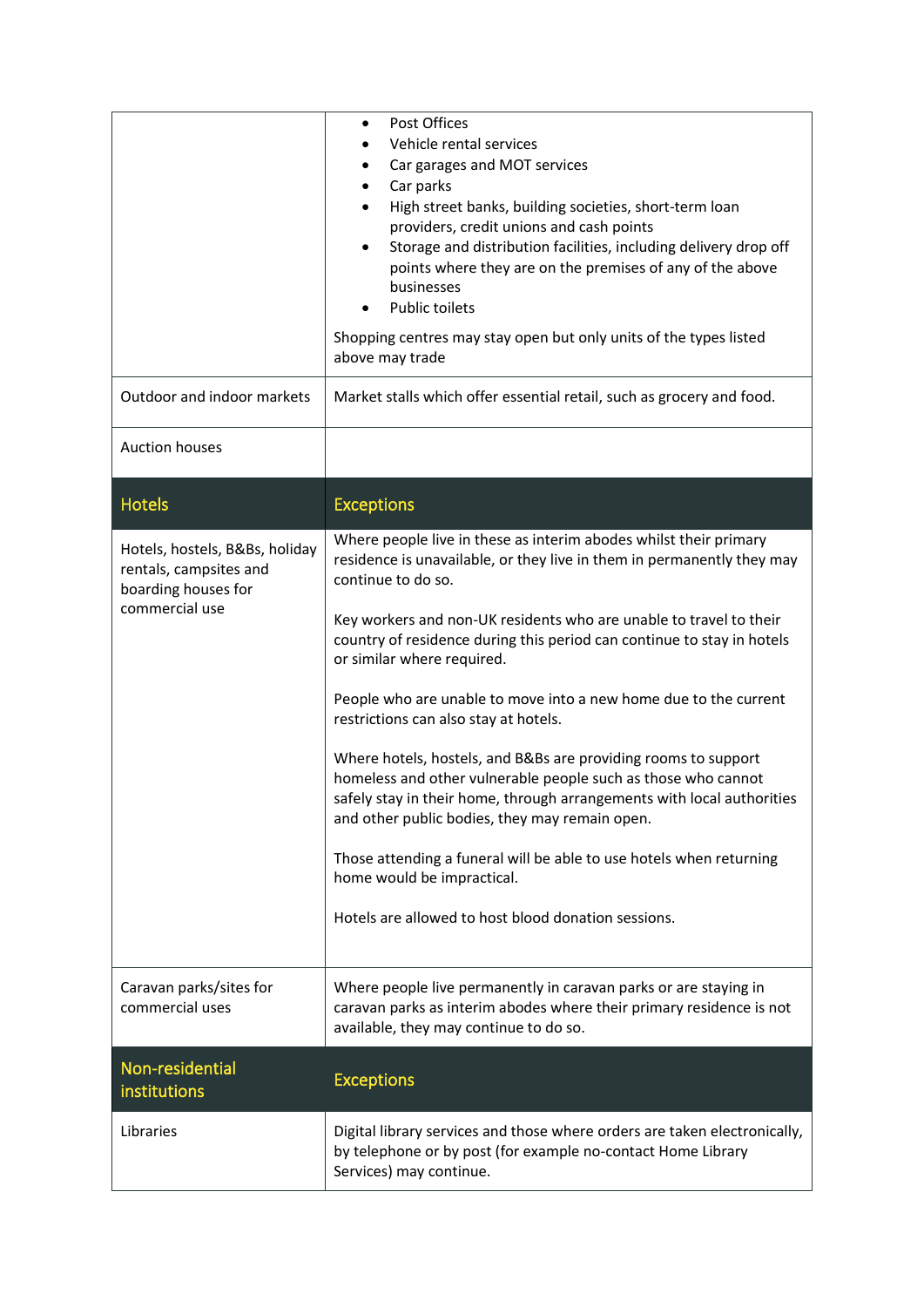| Community centres, youth<br>centres and similar                             | For the purpose of hosting essential voluntary or public services, such<br>as food banks, homeless services, and blood donation sessions.                                                                                                                                                                                                                                      |
|-----------------------------------------------------------------------------|--------------------------------------------------------------------------------------------------------------------------------------------------------------------------------------------------------------------------------------------------------------------------------------------------------------------------------------------------------------------------------|
|                                                                             | Public venues that host blood donation sessions can continue to open<br>temporarily for these services only. A distance of two metres should<br>be maintained as per Public Health England guidelines.                                                                                                                                                                         |
| Places of worship                                                           | Funerals in places of worship and crematoria, where the congregation<br>are members of the deceased's household or close family. In a case<br>where no members of the deceased's household or family members<br>are attending, friends can attend. A distance of two metres should be<br>maintained between every household group, as per Public Health<br>England guidelines. |
|                                                                             | A minister of religion or worship leader may leave their home to travel<br>to their place of worship. A place of worship may broadcast an act of<br>worship, whether over the internet or otherwise.                                                                                                                                                                           |
|                                                                             | For the purpose of hosting essential voluntary or public service, such<br>as food banks, homeless services, and blood donation sessions.                                                                                                                                                                                                                                       |
| Assembly, leisure and<br>recreation                                         | <b>Exceptions</b>                                                                                                                                                                                                                                                                                                                                                              |
| Museums and galleries                                                       |                                                                                                                                                                                                                                                                                                                                                                                |
| Nightclubs                                                                  |                                                                                                                                                                                                                                                                                                                                                                                |
| Cinemas, theatres and<br>concert halls                                      | Small group performances for the purposes of live streaming could be<br>permissible where Public Health England guidelines are observed and<br>no audience attend the venue.                                                                                                                                                                                                   |
| Bingo halls, casinos and<br>betting shops                                   |                                                                                                                                                                                                                                                                                                                                                                                |
| Spas and massage parlours                                                   |                                                                                                                                                                                                                                                                                                                                                                                |
| Skating rinks                                                               |                                                                                                                                                                                                                                                                                                                                                                                |
| Fitness studios, gyms,<br>swimming pools or other<br>indoor leisure centres | Any suitable assembly or leisure premises may open for blood<br>donation sessions.                                                                                                                                                                                                                                                                                             |
| Arcades, bowling alleys, soft<br>play centres funfairs and<br>similar       |                                                                                                                                                                                                                                                                                                                                                                                |
| Playgrounds, sports courts<br>and pitches, and outdoor<br>gyms or similar   |                                                                                                                                                                                                                                                                                                                                                                                |